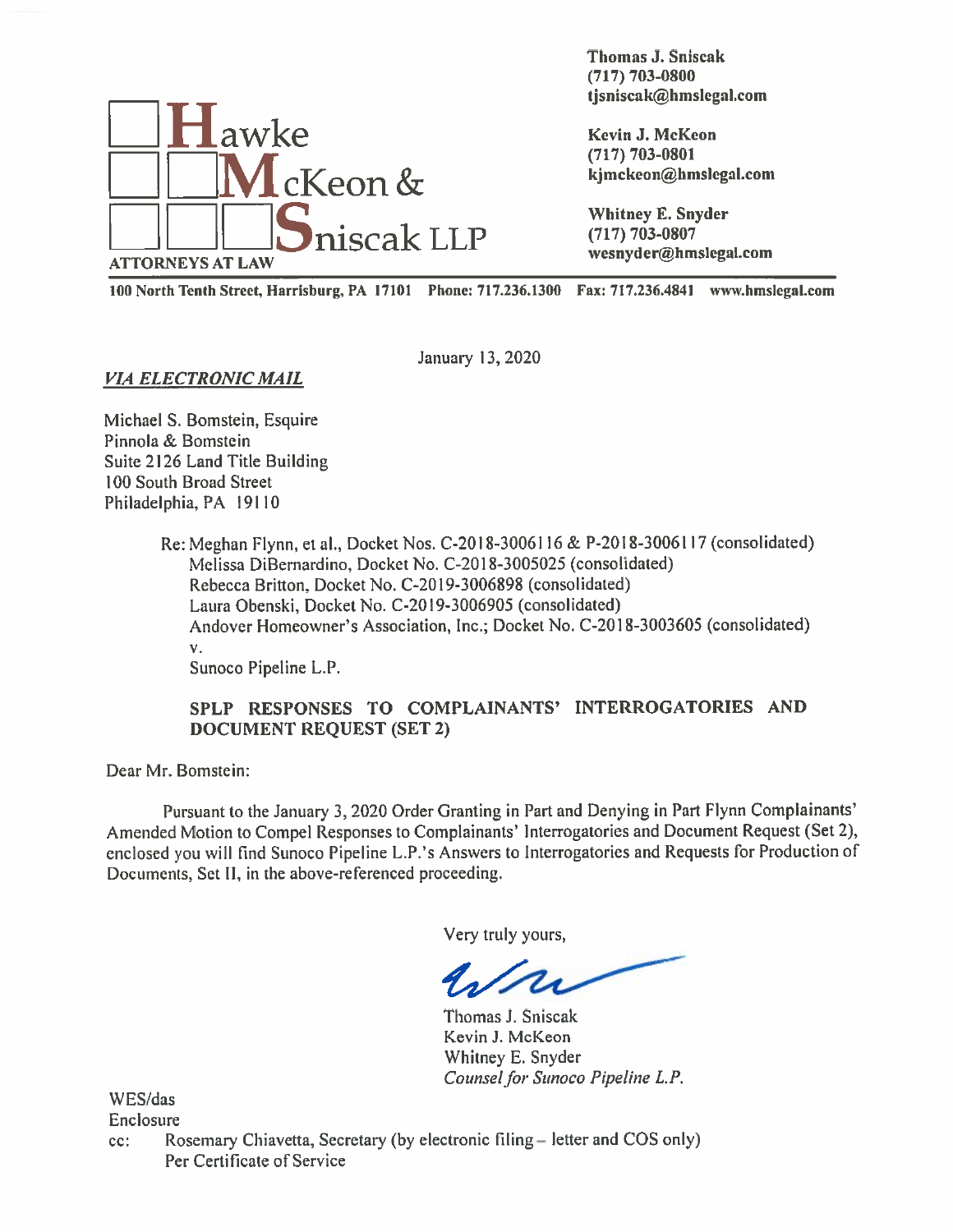## CERTIFICATE OF SERVICE

<sup>I</sup> hereby certify that <sup>I</sup> have this day served <sup>a</sup> true copy of the forgoing document upon the

persons listed below in accordance with the requirements of  $\S$  1.54 (relating to service by a party).

## VIA ELECTRONIC MAIL

Michael S. Bomstein, Esquire Rich Raiders, Esquire Pinnola & Bomstein Raiders Law Suite 2126 Land Title Building 606 North 5<sup>th</sup> Street 100 South Broad Street Reading, PA 19601 Philadelphia, PA 19110 rich@raiderslaw.com  $mbomstein@gmail.com$ 

Anthony D. Kanagy, Esquire Vincent M. Pompo Garrett P. Lent, Esquire Guy A. Donatelli, Esq. Post & Schell PC 24 East Market St., Box 565 17 North Second Street, 12<sup>th</sup> Floor West Chester, PA 19382-0565  $akanay@postschell.com$  vpompo $@$ lambmcerlane.com  $glent(a)$ postschell.com gdonatelli $a$ lambmcerlane.com

Counsel for Intervenor Counsel for Intervenors Range Resources — Appalachia LLC West Whiteland Township,

Erin McDowell, Esquire Leah Rotenberg, Esquire Canonsburg, PA 15317 1235 Penn Avenue, Suite 202 emcdowell@rangeresources.com Wyomissing, PA 19610

Counsel for Range Resources Appalachia

Counsel for Counsel for Flynn et al. Complainants Andover Homeowner's Association, Inc.

Downingtown Area School District, Rose Tree Media School District

3000 Town Center Blvd. Mays, Connard & Rotenberg LLP rotenberg@mcr-attorneys.com

> Counsel for Intervenor Twin Valley School District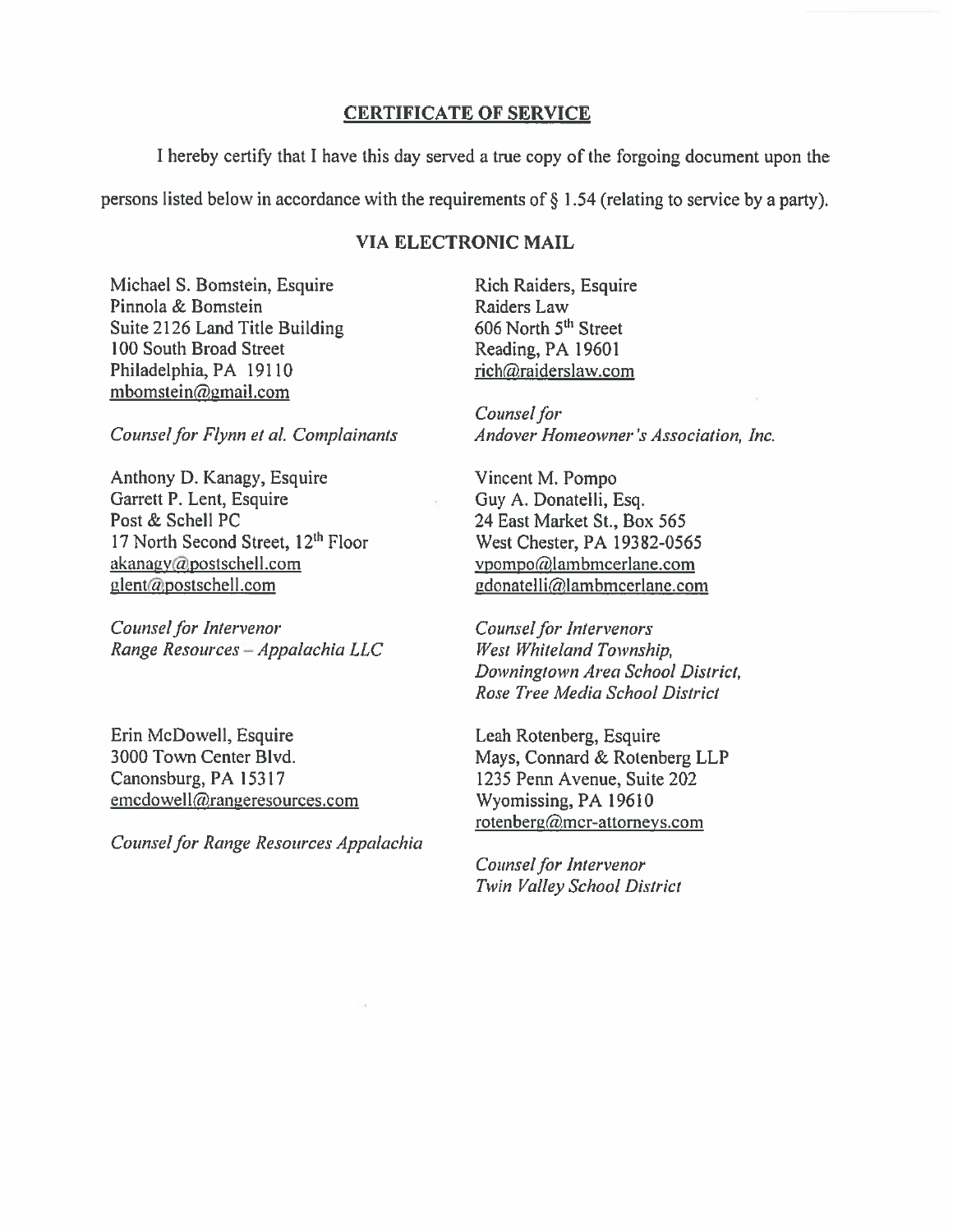Margaret A. Morris, Esquire Reger Rizzo & Darnall LLP Cira Centre, 13<sup>th</sup> Floor 2929 Arch Street Philadelphia, PA 19104 mmorris@regerlaw.com

Counsel for Intervenors East Goshen Township and County of Chester Mark L. Freed Joanna Waldron Curtin & Heefner LP 2005 S. Easron Road, Suite 100 Doylestown, PA 18901 mlf@curtinheefner.com iaw@curtinheefner.com

Counsel for Intervenor Uwchlan Township

Josh Maxwell Mayor of Downingtown 4 W. Lancaster Avenue Downingtown, PA 19335 jmaxwell@downingtown.org

Pro se Intervenor

James C. Dalton, Esquire Unruh Turner Burke & Frees P.O. Box 515 West Chester, PA 19381-0515 jdalton@utbf.com

Counsel for West Chester Area School District, Chester County, Pennsylvania Virginia Marcille-Kerslake 103 Shoen Road Exton, PA 19341 vkerslake@gmail.com

Pro Se Intervenor

James R. Flandreau Paul, Flandreau & Berger, LLP 320 W. Front Street Media, PA 19063 jflandreau@pfblaw.com

Counsel for Intervenor Middletown Township

Thomas Casey 1113 Windsor Dr. West Chester, PA 19380 Tcasevlegal@gmail.com

Pro se Intervenor

Patricia Sons Biswanger, Esquire 217 North Monroe Street Media, PA 19063 patbiswanger@gmail.com

Counsel for County of Delaware

Melissa DiBernardino 1602 Old Orchard Lane \Vest Chester, PA 19380  $lissdibernardino@gmail.com$ 

Pro se Complainant

Joseph Otis Minott, Esquire Alexander G. Bomstein, Esquire Ernest Logan Welde, Esquire Kathryn L. Urbanowicz, Esquire Clean Air Council 135 South 19th Street, Suite 300 Philadelphia, PA 19103 Joe minott@cleanair.org abomstein@cleanair.org lwelde@cleanair.org kurbanowicz@cleanair.org